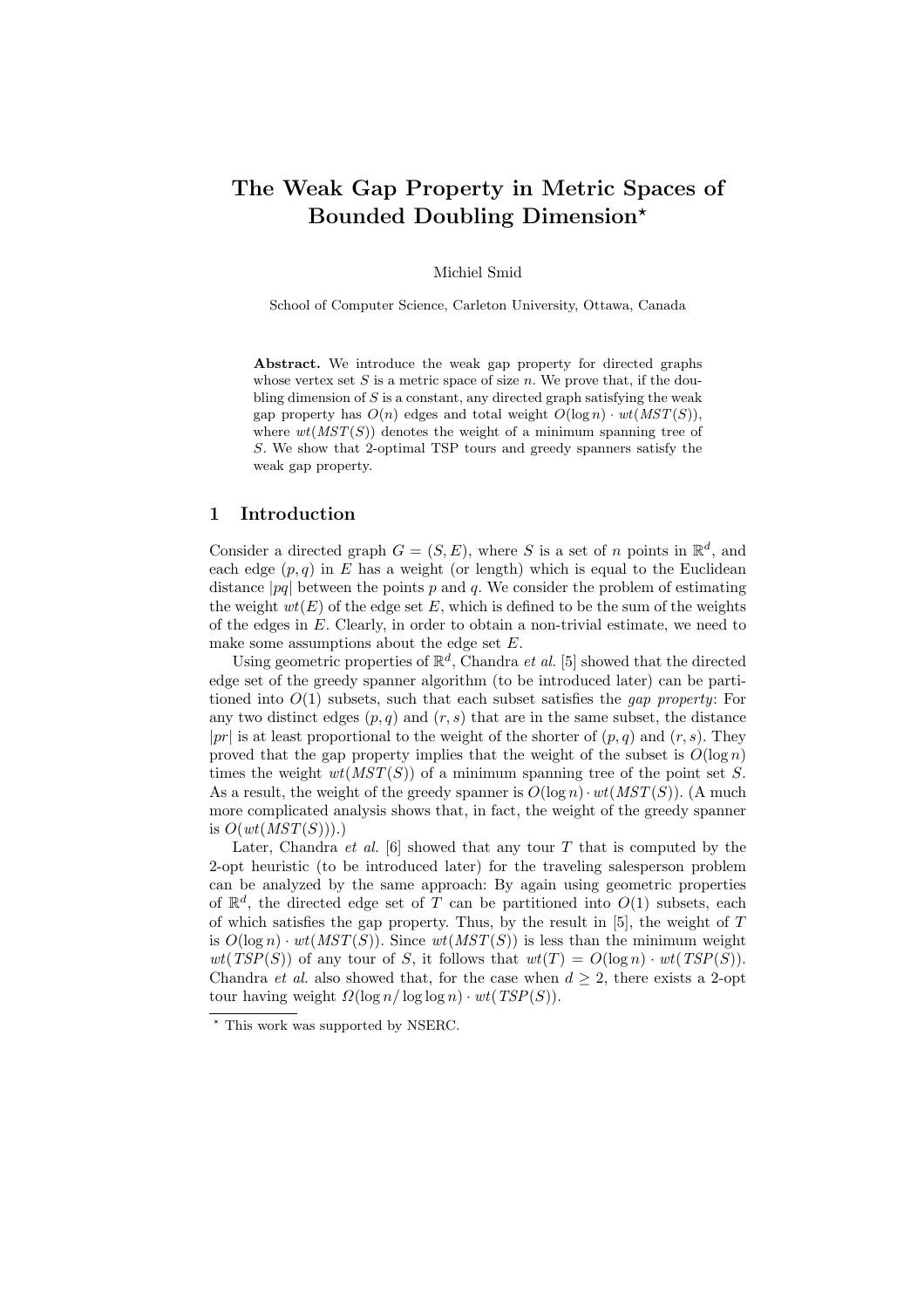Both results mentioned above use the fact that the input points are in Euclidean space  $\mathbb{R}^d$ , for some constant  $d \geq 1$ . This leads to the natural question whether these results hold in an arbitrary *metric space*. Recall that a set  $S$ , together with a distance function  $|pq|$  for any two points p and q in S, is called a metric space, if for all  $p, q$ , and  $r$  in  $S$ ,

- 1.  $|pp| = 0$ ,
- 2.  $|pq| > 0$  if  $p \neq q$ ,
- 3.  $|pq| = |qp|$ , and
- 4.  $|pq| \le |pr| + |rq|$ .

The fourth property is called the triangle inequality.

The proof of Chandra *et al.* [5] of the fact that any directed edge set satisfying the gap property has weight  $O(\log n) \cdot wt(MST(S))$  holds in any metric space. Narasimhan and Smid [13, Section 6.2] showed that this upper bound is tight, even in the one-dimensional Euclidean metric. On the other hand, in the metric space in which  $|pq| = 1$  for all distinct points p and q, the weight of the greedy spanner is  $\Theta(n) \cdot wt(MST(S))$ . Chandra *et al.* [6] proved that, in any metric space, any tour that is computed by the 2-opt heuristic has weight  $O(\sqrt{n}) \cdot wt(TSP(S))$ ; they also showed that this upper bound is tight. Thus, the weights of the outputs of the greedy spanner algorithm and the 2-opt heuristic behave very differently in Euclidean space  $\mathbb{R}^d$  than they do in a general metric space.

The analyses in [5, 6] for the Euclidean metric use the notion of angles. In particular, they use the fact that any set of vectors in  $\mathbb{R}^d$ , in which any two elements make an angle of at least  $\theta$ , contains  $O(1/\theta^{d-1})$  elements. This is basically a packing argument: The number of "large" objects that can be packed in another slightly "larger" object is bounded from above by a constant (which depends on the dimension  $d$ ). In Euclidean space, the validity of such an argument follows from the fact that a "large" object has a "large" volume. In a general metric space, however, a packing argument cannot be applied.

In this paper, we consider the weights of the greedy spanner and 2-opt tours in metric spaces in which a packing argument is valid. Such metric spaces are called metric spaces of bounded doubling dimension. We will prove that, in such spaces, the weights of the greedy spanner and 2-opt tours are  $O(\log n) \cdot wt(MST(S))$ . We obtain these results by generalizing the gap property to the so-called weak gap property. We then show that any edge set satisfying the weak gap property has weight  $O(\log n) \cdot wt(MST(S))$ . Since both the greedy spanner and 2-opt tours satisfy the weak gap property, we obtain the same upper bounds on their weights.

Thus, the contributions of this paper are twofold: First, by introducing the weak gap property, we obtain alternative proofs of known results for the Euclidean metric. Second, our analysis shows that these results in fact hold for any metric space whose doubling dimension is a constant.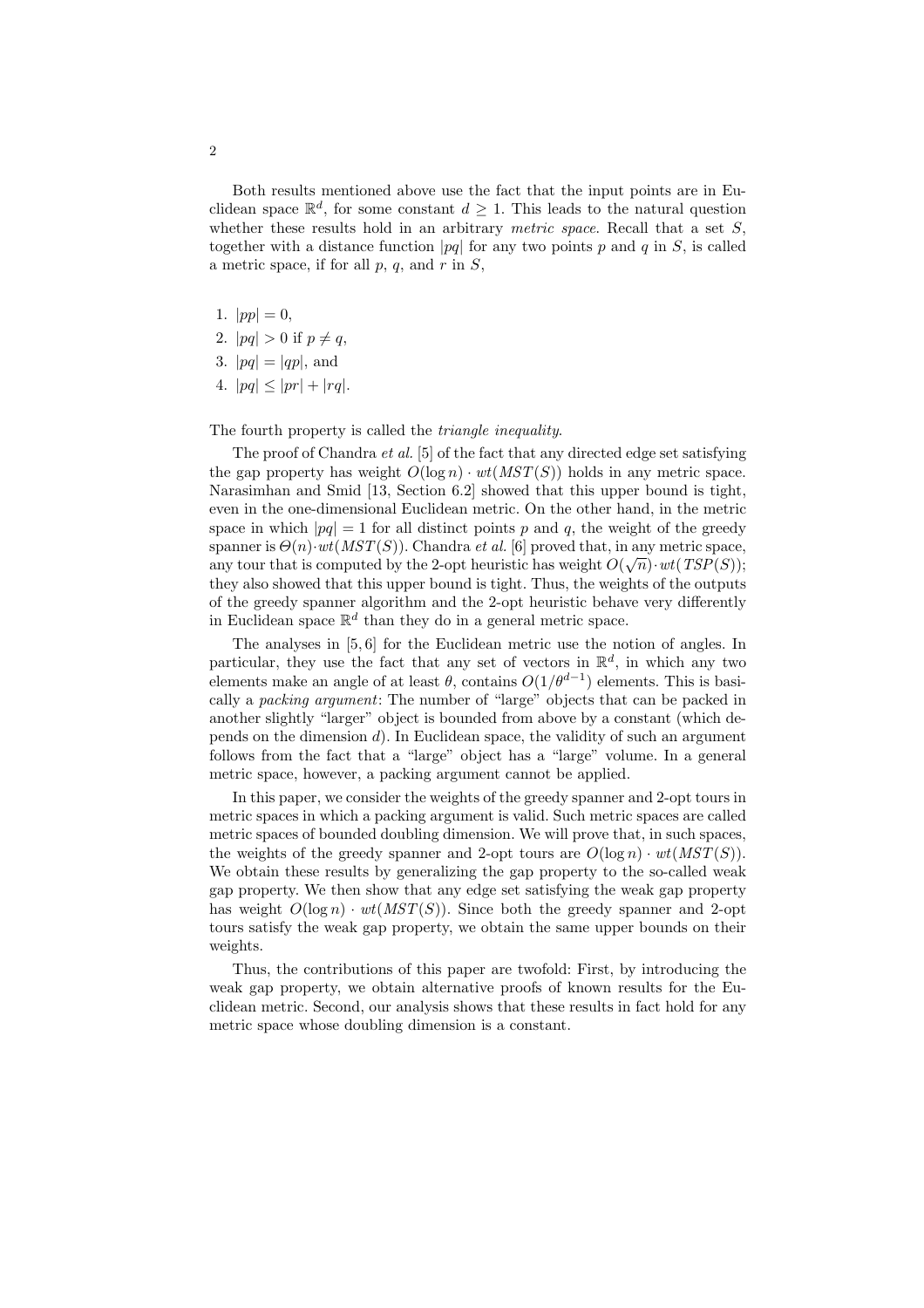## 2 The Doubling Dimension of Metric Spaces

Let S be a finite metric space. For any two points p and q in S, we denote their distance by |pq|. If p is a point in S and  $R > 0$  is a real number, then the ball with center p and radius R is defined to be the set  $\{q \in S : |pq| \leq R\}.$ 

We now define the notion of doubling dimension, which is due to Assouad [2]; see also Heinonen [11]:

**Definition 1.** Let S be a finite metric space and let  $\lambda$  be the smallest integer such that the following is true: For each real number  $R > 0$ , every ball in S of radius R can be covered by at most  $\lambda$  balls of radius  $R/2$ . The doubling dimension of the metric space S is defined to be  $\log \lambda$ .

It is not difficult to show that the doubling dimension of any finite set of points in the Euclidean metric space  $\mathbb{R}^d$  is  $\Theta(d)$ .

#### 2.1 Non-Euclidean Spaces of Doubling Dimension 1

In this section, we give an example of a family of metric spaces having doubling dimension 1. As we will see, this family contains metric spaces whose properties are very different from Euclidean space  $\mathbb{R}^d$  for any constant d.

Let  $S = \{p_1, p_2, \ldots, p_n\}$  and let  $0 < \epsilon < 1$  be a real number. For each i and j with  $1 \leq i \leq j \leq n$ , we define

$$
|p_i p_j| = |p_j p_i| = \begin{cases} 0 & \text{if } i = j, \\ 4^j \text{ or } 4^j + \epsilon \text{ if } i < j. \end{cases}
$$

This family of metric spaces occurs in Har-Peled and Mendel [10] (they use powers of 2 instead of powers of 4). For any three pairwise distinct indices  $i, j$ , and k with  $i < j$ , we have

$$
|p_i p_j| \le 4^j + \epsilon \le 4^{\max(i,k)} + 4^{\max(k,j)} \le |p_i p_k| + |p_k p_j|,
$$

implying that this distance function satisfies the triangle inequality. It follows that  $S$  is a metric space.

**Lemma 1.** The doubling dimension of the metric space  $S$  is equal to one.

*Proof.* Let  $R > 0$  be a real number and let B be a ball with radius R. We have to show that B can be covered by at most two balls of radius  $R/2$ .

First assume that  $R < 4\epsilon$ . Then  $R < 4$ . Since the minimum distance between any two distinct points of  $S$  is at least 16, the ball  $B$  contains only its center. Therefore,  $B$  can be covered by one ball of radius  $R/2$ .

Now assume that  $R \geq 4\epsilon$ . Let j be the largest index such that  $p_j \in B$ . If  $j = 1$ , then B contains only one point, so that this ball can be covered by one ball of radius  $R/2$ . Assume that  $j \geq 2$ . We define  $B_1$  to be the ball with center  $p_j$  and radius  $R/2$ , and define  $B_2$  to be the ball with center  $p_{j-1}$  and radius R/2. We claim that  $B \subseteq B_1 \cup B_2$ .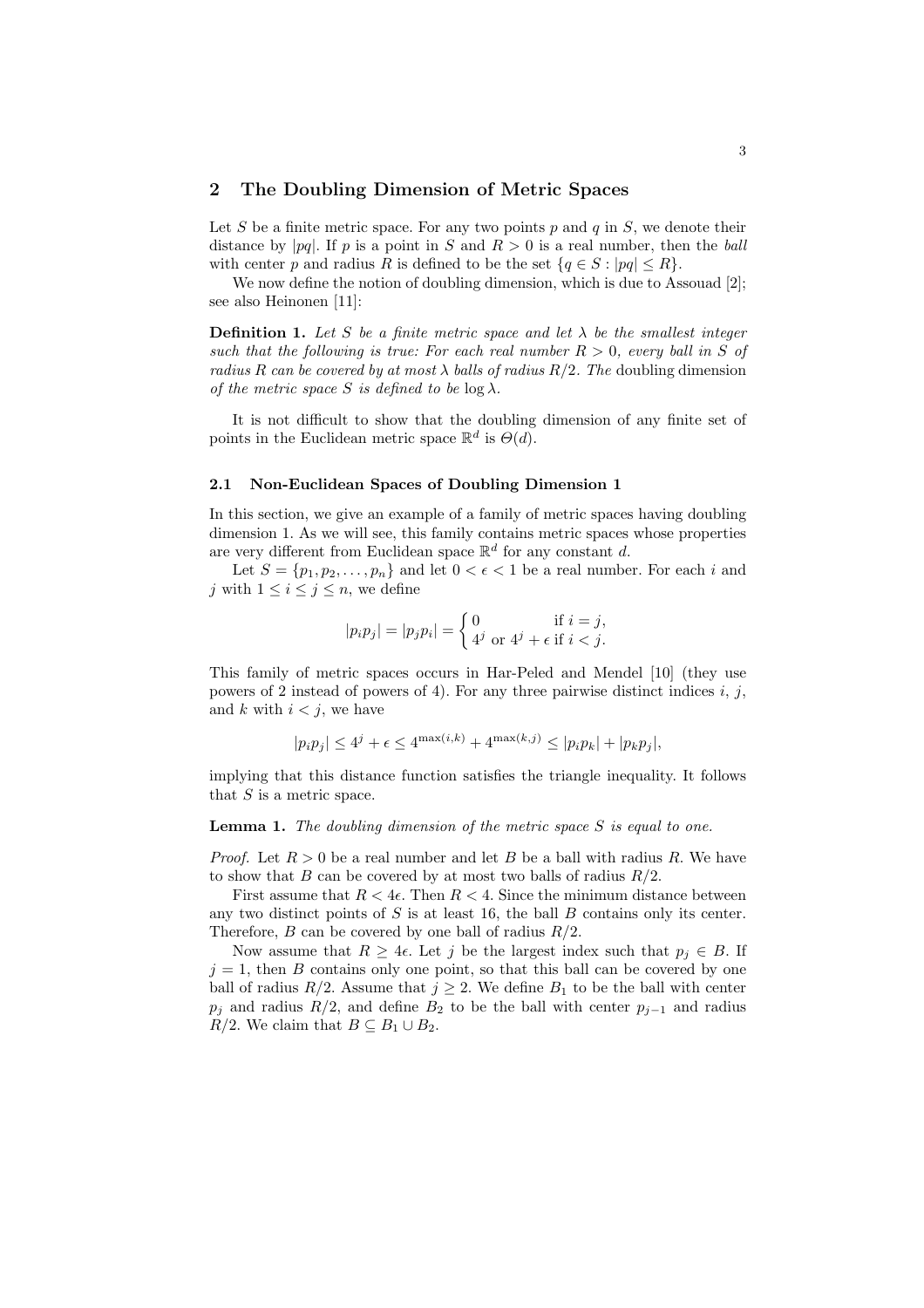We may assume that  $B$  contains more than one point, because otherwise,  $B = B_1$ . Let  $p_k$  be the center of B. Observe that  $k \leq j$ . First assume that  $k < j$ . Since  $p_j \in B$ , we have  $|p_k p_j| \leq R$ . On the other hand, we have  $|p_k p_j| \geq 4^j$ . Thus,  $4^{j} \leq R$ . If  $k = j$ , then let  $\ell$  be any index less than k for which  $p_{\ell} \in B$ . In this case, we have  $|p_k p_\ell| \leq R$  and  $|p_k p_\ell| \geq 4^k = 4^j$ . Thus, also in this case, we have  $4^j \leq R$ .

We are now ready to complete the proof of the claim that  $B \subseteq B_1 \cup B_2$ . Let  $p_i$  be any point in B. If  $i \in \{j-1,j\}$ , then obviously  $p_i \in B_1 \cup B_2$ . If  $i \leq j-2$ , then

$$
|p_{j-1}p_i| \le 4^{j-1} + \epsilon \le R/4 + \epsilon \le R/2
$$

and, therefore,  $p_i \in B_2$ .

As Har-Peled and Mendel [10] show, this family of metric spaces can be used to show that the time complexity for solving the all-nearest-neighbors problem is  $\Theta(n^2)$ . Indeed, consider a metric space in the family such that, for each j with  $2 \leq j \leq n$ , there is exactly one index  $i_j$  with  $i_j < j$  such that  $|p_{i_j}p_j| = 4^j$ , whereas for all indices i' with  $i' < j$  and  $i' \neq i_j$ , we have  $|p_{i'}p_j| = 4^j + \epsilon$ . Then, the (unique) nearest neighbor of  $p_j$  is the point  $p_{i_j}$ . Thus, any algorithm that solves the all-nearest-neighbors problem must find all indices  $i_j$ . By an adversial argument, it is easy to show that this takes  $\Omega(n^2)$  time in the worst case.

Recall that the all-nearest-neighbors problem in Euclidean space  $\mathbb{R}^d$ , for a constant dimension d, can be solved in  $O(n \log n)$  time; see Vaidya [16]. Thus, even though the metric space defined above has doubling dimension one, its behavior with respect to the all-nearest-neighbors problem is very different from the Euclidean metric in  $\mathbb{R}^d$ .

Now consider the case when

$$
|p_i p_j| = |p_j p_i| = \begin{cases} 0 & \text{if } i = j, \\ 4^j & \text{if } i = 1 \text{ and } j > 1, \\ 4^j + \epsilon \text{ otherwise.} \end{cases}
$$

For each j with  $2 \leq j \leq n$ ,  $p_1$  is the nearest neighbor in S of the point  $p_j$ . Therefore, the all-nearest-neighbors graph of  $S$  is the star-graph consisting of all edges  $\{p_1, p_j\}, 2 \le j \le n$ . In fact, the minimum spanning tree is also equal to this star-graph. Thus, in this metric space, both the all-nearest-neighbors graph and the minimum spanning tree have maximum degree  $n - 1$ . It is well known that in Euclidean space  $\mathbb{R}^d$ , the maximum degree of both these graphs is bounded by a constant that depends only on d.

Since the minimum spanning tree contains the all-nearest-neighbors graph, the time complexity for computing the minimum spanning tree in a metric space of constant doubling dimension is  $\Theta(n^2)$ . On the other hand, in Euclidean space  $\mathbb{R}^d$ , the minimum spanning tree can be computed in  $O(n \log n)$  time if  $d = 2$  (see Preparata and Shamos [14, Section 6.1]) and  $o(n^2)$  time if  $d > 2$  (see Yao [17]).

#### 2.2 The Packing Lemma

We now show that a packing argument can be applied in any metric space of constant doubling dimension. The following lemma states that a ball of radius  $R$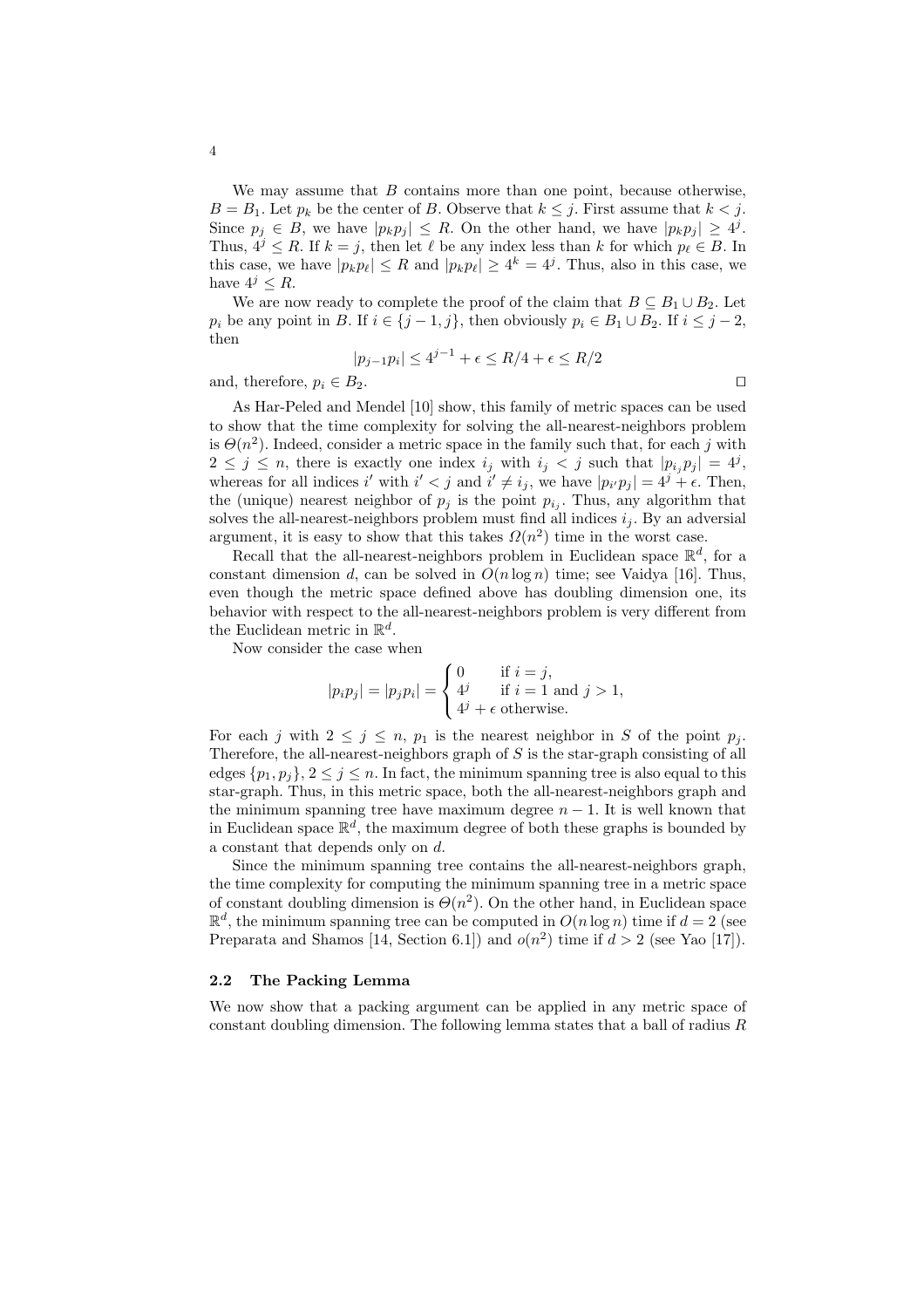cannot contain many points whose pairwise distances are at least proportional to R.

**Lemma 2 (Packing Lemma).** Let  $S$  be a finite metric space with doubling dimension d, let  $R > 0$  and  $\alpha > 0$  be real numbers, let B be a ball in S of radius  $R$ , and let  $X$  be a subset of  $S$ , such that

1.  $X \subseteq B$  and

2. the distance between any two distinct points of X is at least  $\alpha R$ .

Then, the number of points in the set  $X$  is at most

 $2^{d \cdot \max(0, 2 + \lfloor \log(1/\alpha) \rfloor)}.$ 

*Proof.* If  $\alpha > 2$ , then the lemma holds because X contains at most one point. Assume that  $0 < \alpha \leq 2$ . Let  $m = 2 + |\log(1/\alpha)|$ . Then  $m \geq 1$  and  $m >$  $1 + \log(1/\alpha)$ , implying that  $R/2^{m-1} < \alpha R$ . By repeatedly applying the definition of doubling dimension, the ball B can be covered by  $2^{md}$  balls  $B_i$   $(1 \leq i \leq 2^{md})$ of radius  $R/2^m$ . Any two points in the same ball  $B_i$  have distance at most  $2R/2^m < \alpha R$ . Therefore, each ball  $B_i$  can contain only one point of X. Thus, X contains at most  $2^{md}$  points.

# 3 The Weak Gap Property

We mentioned the gap property in Section 1. Here, we give a formal definition of this property, as well as a weaker version of it. The weak gap property will be the main focus of the rest of this paper.

**Definition 2.** Let  $S$  be a finite metric space and let  $E$  be a set of directed edges whose endpoints are in S.

1. For a real constant  $w > 0$ , we say that E satisfies the w-gap property, if for any two distinct edges  $(p, q)$  and  $(r, s)$  in E,

$$
|pr| \geq w \cdot \min(|pq|, |rs|).
$$

2. For a real constant  $w > 0$ , we say that E satisfies the weak w-gap property, if for any two distinct edges  $(p, q)$  and  $(r, s)$  in E,

$$
|pr| \geq w \cdot \min(|pq|, |rs|)
$$

or

$$
|qs| \geq w \cdot \min(|pq|, |rs|).
$$

Chandra *et al.* [5] proved that, in any metric space S and for any constant  $w >$ 0, any set of directed edges satisfying the w-gap property has weight  $O(\log n)$ .  $wt(TSP(S))$ , where *n* is the number of points in *S*. The example in Narasimhan and Smid [13, Section 6.2] shows that this upper bound is tight, even in onedimensional Euclidean space.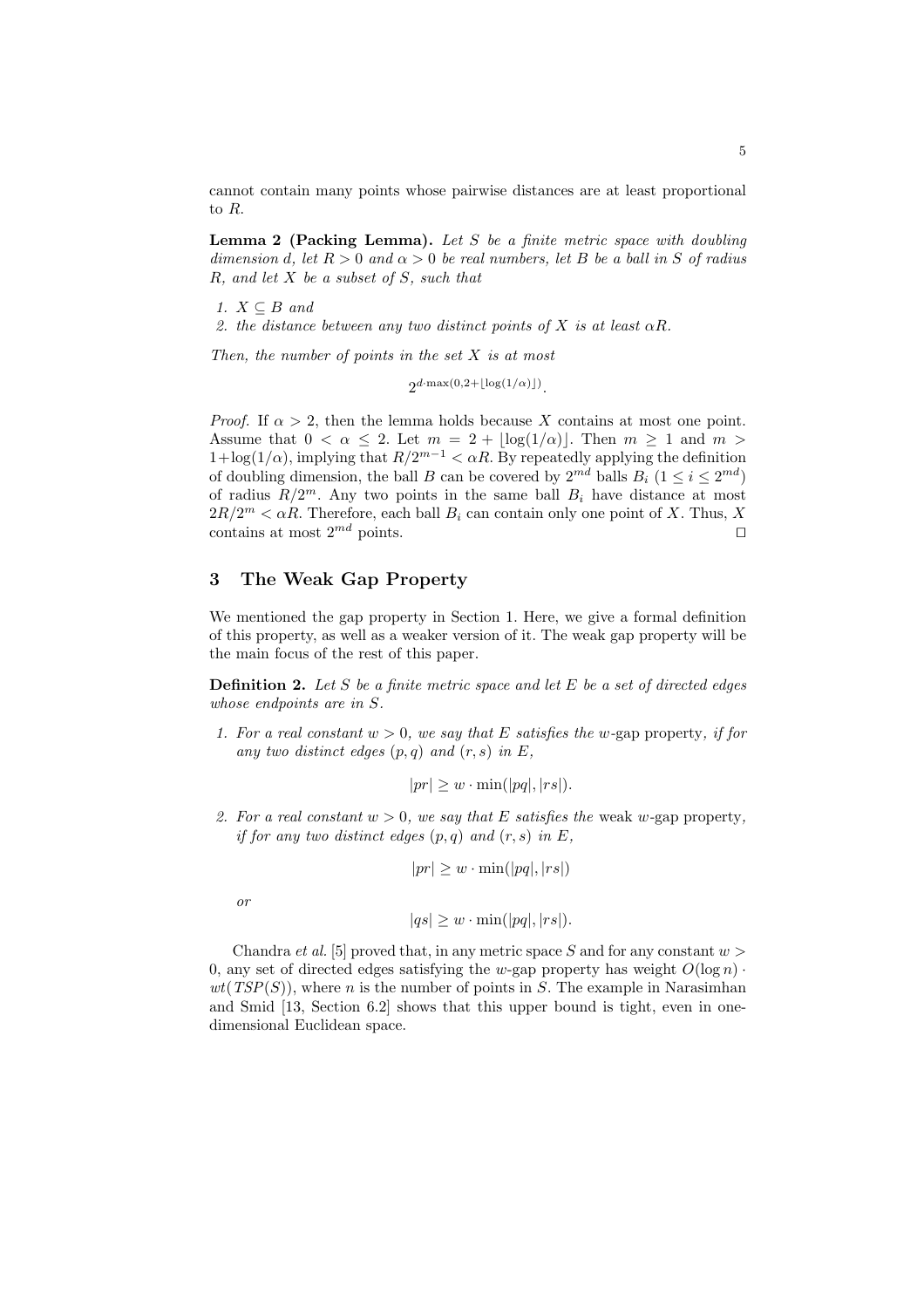In general, there is no non-trivial upper bound on the weight of an edge set satisfying the weak gap property. Indeed, consider the metric space  $S$  on  $n$ points in which  $|pq| = 1$  for all  $p \neq q$ , and take for E the edge set of the complete graph, by giving each edge an arbitrary direction. Then  $E$  satisfies the weak 1gap property,  $wt(E) = \Theta(n) \cdot wt(TSP(S))$ , and E contains  $\Theta(n^2)$  edges. The main result of this paper is a proof of the claims that, if the doubling dimension of the metric space is a constant, (i) the upper bound of  $O(\log n) \cdot wt(TSP(S))$ does hold, and (ii) E contains  $O(n)$  edges.

**Theorem 1 (Gap Theorem).** Let S be a metric space with n points, let the doubling dimension of S be a constant, let  $w > 0$  be a real constant, and let E be a set of directed edges whose endpoints are in S. If E satisfies the weak w-gap property, then

1. the total weight  $wt(E)$  of all edges in E satisfies

$$
wt(E) = O(\log n) \cdot wt(TSP(S)),
$$

2. E contains  $O(n)$  edges.

Recall that  $wt(TSP(S))$  and  $wt(MST(S))$  differ by a factor of at most 2. Therefore, the Gap Theorem is still valid if we replace  $TSP(S)$  by  $MST(S)$ .

Before we turn to the proof of the Gap Theorem, we consider two algorithms whose outputs satisfy the weak gap property.

## 3.1 The 2-Opt Heuristic for the Traveling Salesperson Problem

Let  $S$  be an arbitrary finite metric space. The 2-opt heuristic is a well-known approach for heuristically solving the traveling salesperson problem; it was introduced by Lin [12]. The algorithm starts with an arbitrary initial tour along the points of S. Then it repeatedly tries to improve the current tour by making small local changes.

Let  $T$  be the current (directed) tour, and assume that  $T$  contains two distinct edges  $(p, q)$  and  $(r, s)$  such that

$$
|pr| + |qs| < |pq| + |rs|.
$$

Then the algorithm replaces  $(p, q)$  and  $(r, s)$  by the edges  $(p, r)$  and  $(q, s)$ , and reverses the direction of the edges on the path from  $q$  to  $r$ . These replacements result in a shorter (directed) tour. The algorithm continues making these replacements until the current tour  $T$  has the property that

$$
|pq| + |rs| \le |pr| + |qs| \tag{1}
$$

for any two distinct edges  $(p, q)$  and  $(r, s)$  of T. A tour having this property is called a 2-optimal tour.

If S is an arbitrary metric space, then the weight of any 2-optimal tour is  $O(\sqrt{n}) \cdot wt(TSP(S))$ ; see Chandra *et al.* [6]. These authors also showed that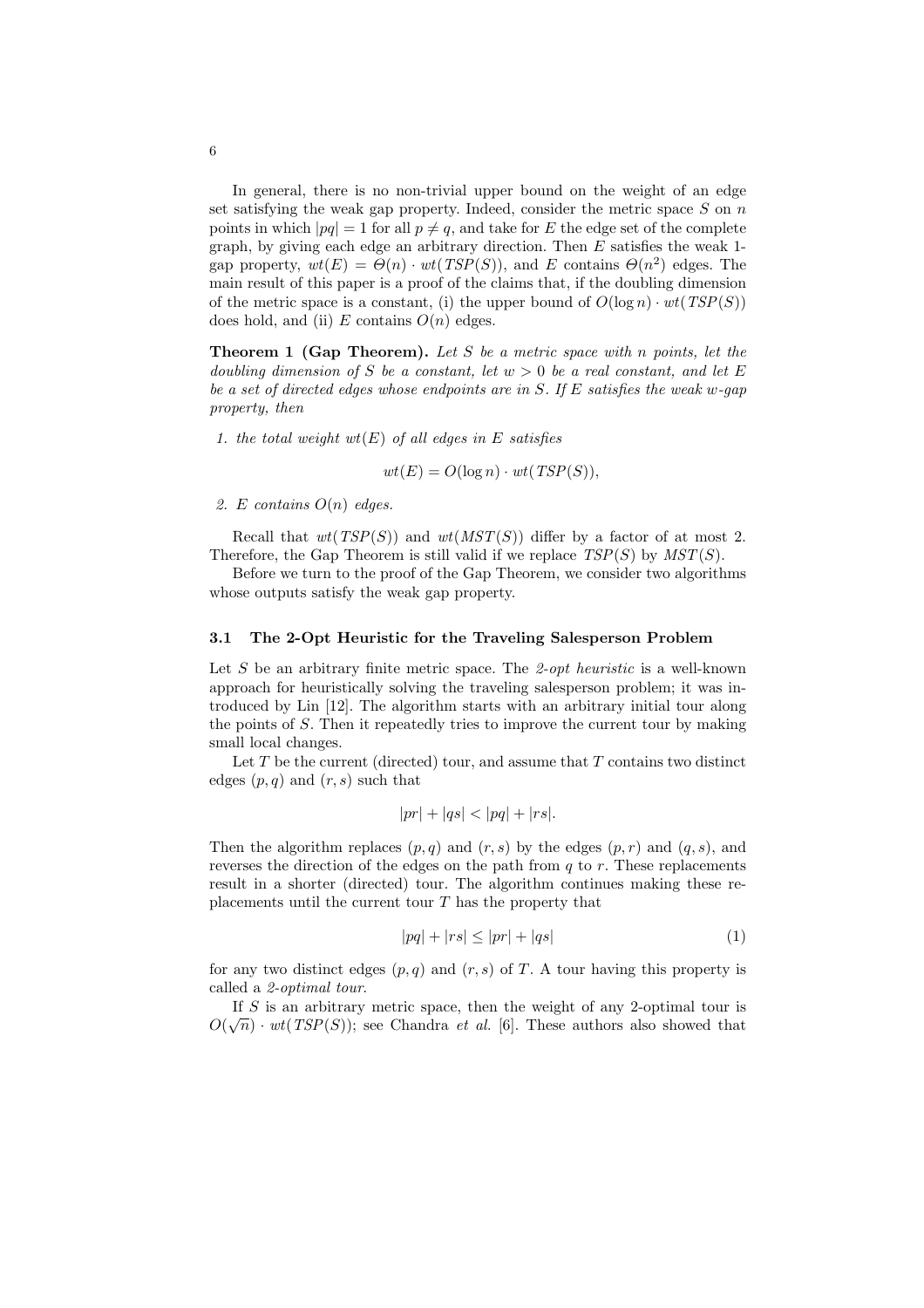this upper bound is tight. On the other hand, Chandra et al. [6] used the gap property to show that, in the Euclidean metric  $\mathbb{R}^d$ , any 2-optimal tour has weight  $O(\log n) \cdot wt(TSP(S)).$ 

We will use the Gap Theorem to prove that, if the doubling dimension of the metric space is constant, any 2-optimal tour has weight  $O(\log n) \cdot wt(TSP(S)).$ 

**Lemma 3.** Let  $T$  be a (directed) 2-optimal tour of the points in  $S$ . Then the edge set of T satisfies the weak 1-gap property.

*Proof.* Let  $(p, q)$  and  $(r, s)$  be two distinct edges of T. We may assume without loss of generality that  $|pq| \leq |rs|$ . Thus, we have to show that  $|pr| \geq |pq|$  or  $|qs| \ge |pq|$ . If  $|pr| \ge |pq|$ , then we are done. Assume that  $|pr| < |pq|$ . By (1), we have  $|pq|+|rs| \le |pr|+|qs|$ . Combining this with our assumption that  $|pr| < |pq|$ , we obtain

$$
|pq| + |rs| \le |pr| + |qs| \le |pq| + |qs|,
$$

which implies that  $|qs| \geq |rs| \geq |pq|$ .

Lemma 3 and the Gap Theorem imply the following result.

**Theorem 2.** Let S be a metric space with n points and constant doubling dimension. The 2-opt heuristic computes a tour along the points of  $S$ , whose weight is  $O(\log n) \cdot wt(TSP(S))$ .

#### 3.2 The Greedy Spanner Algorithm

Given a metric space S consisting of n points and a real constant  $t > 1$ , and undirected graph  $G = (S, E)$  is called a *t-spanner* for S, if the following is true: For any two points p and q in S, there exists a path in G between p and q whose weight is at most  $t|pa|$ . Any such path is called a t-spanner path between p and q.

Althöfer *et al.* [1] introduced the following simple greedy algorithm for computing such a spanner (according to them, this algorithm was discovered independently by Bern in 1989):

Algorithm GREEDYSPANNER $(S, t)$ : **Algorithm** GREEDYSPANNER(S, t):<br>sort the  $\binom{n}{2}$  pairs of distinct points in non-decreasing order of their distances and store them in a list  $L$ ;  $E = \emptyset$ ;  $G = (S, E)$ ; for each  $\{p,q\} \in L$  (\* in sorted order \*) do  $\delta$  = weight of a shortest path in G between p and q; if  $\delta > t|pq|$ then  $E = E \cup \{\{p, q\}\};$  $G = (S, E)$ endif endfor; output the graph G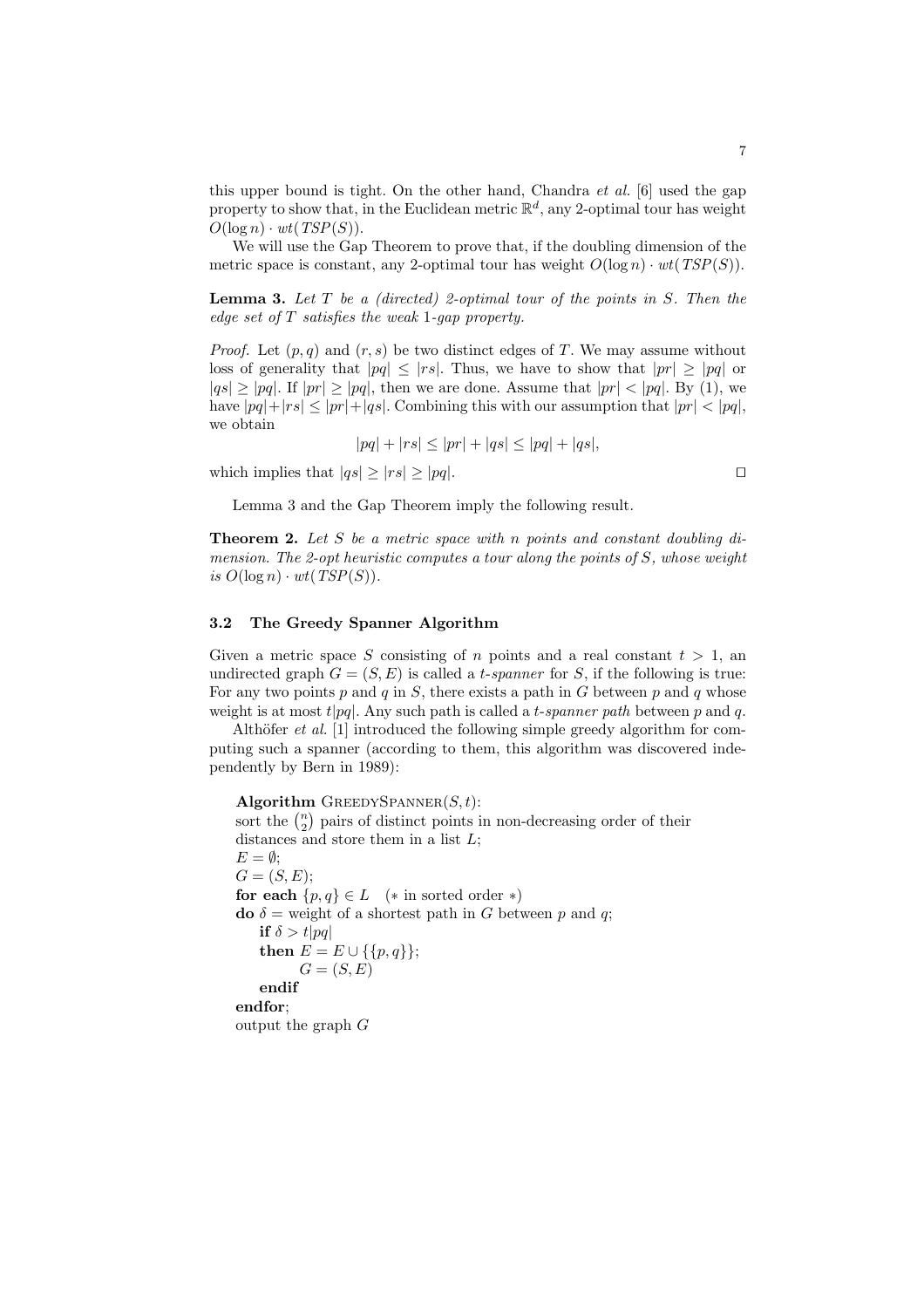It is obvious that this algorithm computes a t-spanner for S. If  $t < 2$  and the metric space S has the property that  $|pq| = 1$  for all distinct points p the metric space S has the property that  $|pq| = 1$  for all distinct points p and q, then the greedy spanner contains  $\binom{n}{2}$  edges and its total edge weight is  $\Theta(n) \cdot wt(MST(S))$ . On the other hand, Soares [15] proved that, in the Euclidean metric  $\mathbb{R}^d$ , the greedy spanner has bounded degree and, thus, contains only  $O(n)$ edges. Again in  $\mathbb{R}^d$ , Chandra *et al.* [5] used the gap property to show that the weight of the greedy spanner is  $O(\log n) \cdot wt(MST(S))$ . In fact, the latter bound was improved to  $O(wt(MST(S)))$  by Das et al. [7, 8]. (Chapter 14 in [13] contains a complete proof of this claim.)

It is not difficult to show that the greedy spanner contains the all-nearestneighbors graph. Therefore, by the results in Section 2.1, the maximum degree of the greedy spanner can be as large as  $n-1$ , even when the doubling dimension is equal to one.

We will use the Gap Theorem to prove that, if the doubling dimension of the metric space is constant, the greedy spanner has weight  $O(\log n) \cdot wt(MST(S))$ and contains  $O(n)$  edges.

Consider the t-spanner G that is computed by the greedy algorithm. Let  $G^*$ be the directed graph obtained by giving each edge of G an arbitrary direction. Thus, each edge  $\{p,q\}$  of G appears in  $G^*$  either as  $(p,q)$  or as  $(q,p)$ .

**Lemma 4.** Let w be a real number with  $0 < w < 1-1/t$  and let  $w' = min(w, 1-t)$  $w-1/t$ ). Then the set of directed edges of  $G^*$  satisfies the weak w'-gap property.

*Proof.* Let  $(p, q)$  and  $(r, s)$  be two distinct edges of  $G^*$ . We may assume without loss of generality that algorithm GREEDYSPANNER(S, t) considers the pair  $\{p, q\}$ before  $\{r, s\}$ . Thus, we have  $|pq| \leq |rs|$ . The lemma will follow from the claim that  $|pr| \ge w|pq|$  or  $|qs| \ge (1 - w - 1/t)|rs|$ .

Assume that  $|pr| < w|pq|$  and  $|qs| < (1 - w - 1/t)|rs|$ . Then both  $|pr|$  and  $|qs|$  are less than  $|rs|$ . Consider the iteration in which the algorithm adds the edge  $\{r, s\}$  to the graph G. Assuming that  $p \neq r$  and  $q \neq s$ , the algorithm has already considered the pairs  $\{p, r\}$ ,  $\{p, q\}$ , and  $\{q, s\}$ . Thus, at the start of this iteration, the graph G contains (i) a t-spanner path between  $p$  and  $r$ , (ii) the edge  $\{p, q\}$ , and (iii) a t-spanner path between q and s. Obviously, (i) also holds if  $p = r$  and (iii) also holds if  $q = s$ . Since

$$
t|pr| + |pq| + t|qs| \le tw|pq| + |pq| + t(1 - w - 1/t)|rs|
$$
  
\n
$$
\le (tw + 1 + t(1 - w - 1/t))|rs|
$$
  
\n
$$
= t|rs|,
$$

the graph  $G$  contains a t-spanner path between  $r$  and  $s$  and, therefore, the algorithm does not add the edge  $\{r, s\}$  to G. This is a contradiction.

If we choose  $w = \frac{1}{2}(1 - 1/t)$  in Lemma 4, then the Gap Theorem implies the following result.

**Theorem 3.** Let S be a metric space with n points and constant doubling dimension, and let  $t > 1$  be a real constant. Algorithm GREEDYSPANNER $(S, t)$ computes a t-spanner for S having  $O(n)$  edges and total edge weight  $O(\log n)$ .  $wt(MST(S)).$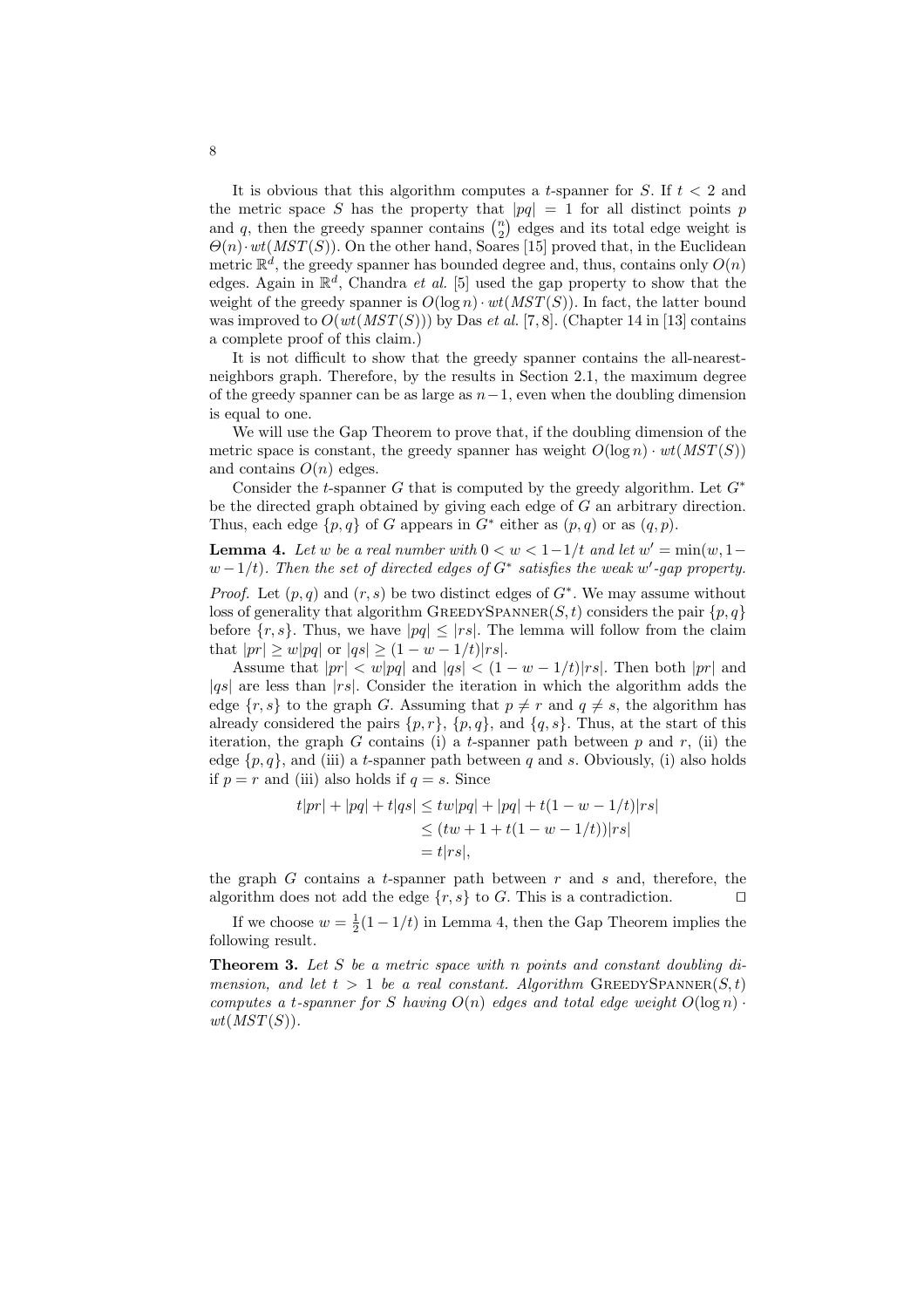## 4 Proof of the Gap Theorem

In this section, we present a proof of the Gap Theorem. This proof will consist of the following four steps:

- 1. We start by showing that, in any metric space, if a directed edge set  $E$  with vertex set  $S$  satisfies the gap property and all edges in  $E$  have approximately the same weight, then the total weight of E is  $O(wt(TSP(S)))$ .
- 2. We then show that, again in any metric space, the total weight of any set  $E$  of edges with vertex set  $S$ , such that all edges in  $E$  are "short", is  $O(wt(TSP(S))).$
- 3. Next, we show that, in any metric space of constant doubling dimension, and for any directed edge set  $E$  with vertex set  $S$ , such that  $E$  satisfies the weak gap property and all edges in  $E$  are "long", the following holds: First, the edge set E can be partitioned into  $O(\log n)$  subsets, such that within each subset, edges have approximately the same weight. Then, we show how to further partition each subset into  $O(1)$  subsets, each one satisfying the gap property. The analysis in the first step then shows that the total weight of E is  $O(\log n) \cdot wt(TSP(S))$ .
- 4. In the final step, we use the well-separated pair decomposition to show that, in any metric space of constant doubling dimension, any directed edge set satisfying the weak gap property contains  $O(n)$  edges.

#### 4.1 Edges of Similar Weights Satisfying the Gap Property

We start by considering directed edges having approximately the same weights and that satisfy the gap property (as opposed to the weak gap property). The proof of the following lemma is a simple modification of a proof technique introduced in Chandra et al. [5].

**Lemma 5.** Let S be a metric space, let  $w > 0$  be a real constant, and let E be a set of directed edges whose endpoints are in  $S$  and that satisfy the w-qap property. Assume that  $1/2 < |pq|/|rs| < 2$  for any two edges  $(p,q)$  and  $(r,s)$  in E. Then, the total weight  $wt(E)$  of all edges in E satisfies

$$
wt(E) \leq \frac{2}{w} \cdot wt(TSP(S)).
$$

*Proof.* For any (directed) edge  $(p, q)$  of E, we call p the *source* of this edge. First observe that, by the definition of the w-gap property, each point of  $S$  can be the source of only one edge in  $E$ . Consider the traveling salesperson tour of  $S$ . By walking along this tour (starting at some arbitrary point), we visit the sources of the edges in E in some order. We number the edges of E as  $e_0, e_1, \ldots, e_{m-1}$ , as given by this order. For each i with  $0 \leq i \leq m$ , we write the edge  $e_i$  as  $e_i = (p_i, q_i)$  and define  $T_i$  to be the portion of the tour that starts at  $p_i$  and ends at  $p_{i+1}$  (where indices are read modulo m). By the triangle inequality, we have

$$
|p_i p_{i+1}| \leq wt(T_i),
$$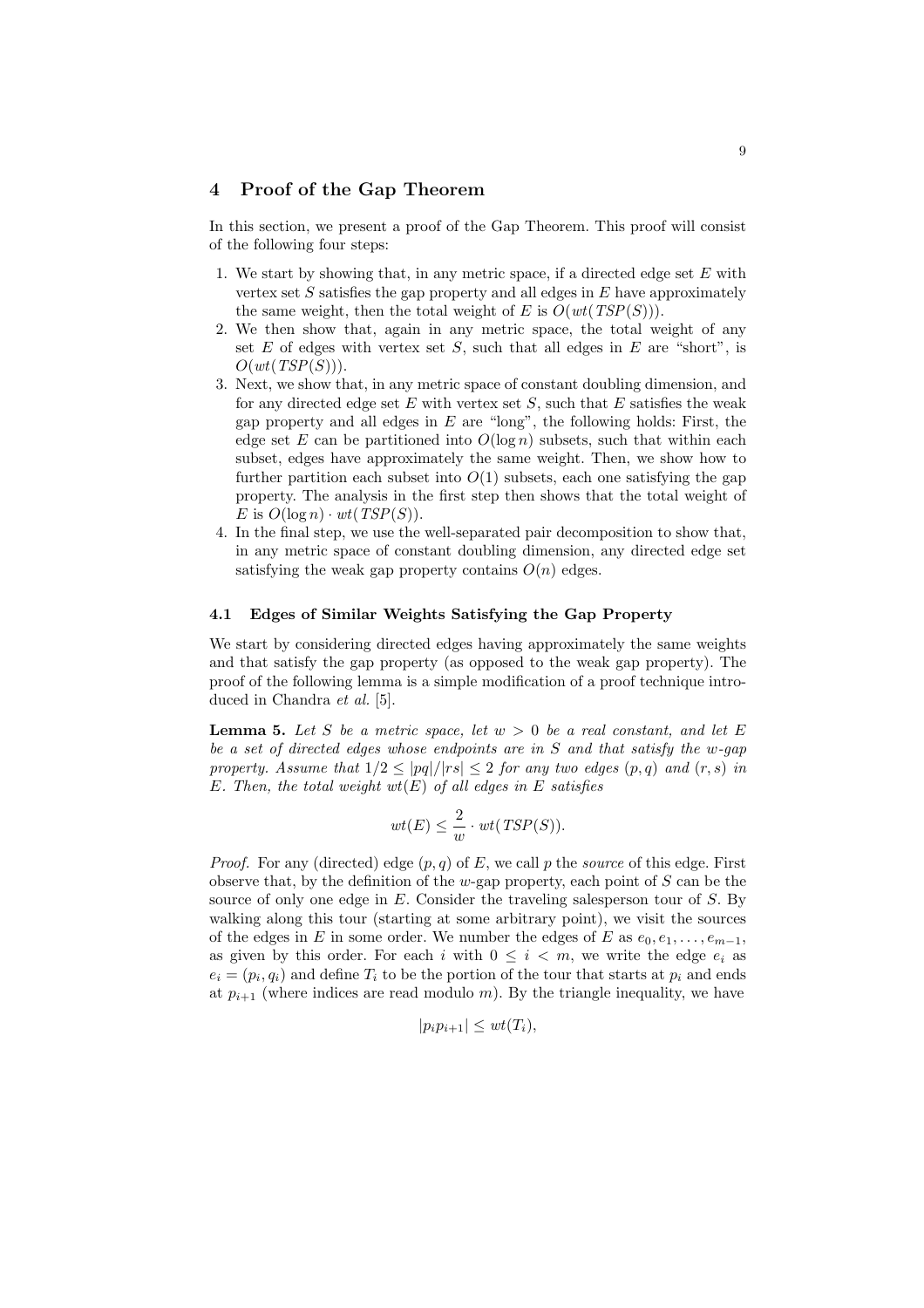whereas, by the w-gap property and our assumption that edges in  $E$  differ in weight by a factor of at most two,

$$
|p_i p_{i+1}| \geq w \cdot \min(|p_i q_i|, |p_{i+1} q_{i+1}|) \geq (w/2)|p_i q_i|.
$$

Thus, we have

$$
|p_i q_i| \le (2/w) \cdot wt(T_i),
$$

which implies that

$$
wt(E) = \sum_{i=0}^{m-1} |p_i q_i| \le (2/w) \sum_{i=0}^{m-1} wt(T_i) = (2/w) \cdot wt(TSP(S)).
$$

 $\Box$ 

#### 4.2 The Weight of Short Edges

**Lemma 6.** Let S be a metric space with n points, let E be a set of directed edges whose endpoints are in  $S$ , let  $D$  be the weight of a longest edge in  $E$ , and let E' be the subset of E consisting of all edges having weight at most  $D/n^2$ . Then  $wt(E') \leq wt(TSP(S)).$ 

*Proof.* The lemma follows from the observations that  $E'$  contains at most  $\binom{n}{2}$ ¢ ≤  $n^2$  edges and  $wt(TSP(S)) \ge D$ .

#### 4.3 Long Edges Satisfying the Weak Gap Property

Let S be a metric space with n points and constant doubling dimension  $d$ , let  $w > 0$  be a real constant, and let E be a set of directed edges whose endpoints are in S and that satisfy the weak w-gap property.

Let  $D$  be the weight of a longest edge in  $E$ , let  $E'$  be the subset of  $E$ consisting of all edges having weight at most  $D/n^2$ , and let  $E'' = E \setminus E'$ . Thus,  $E''$  consists of all edges in E having weight more than  $D/n^2$ . For each j with  $0 \leq j \leq |2 \log n|$ , we define

$$
E_j = \{ e \in E'': D/2^{j+1} < wt(e) \le D/2^j \}.
$$

Thus, the edge sets  $E_j$  form a partition of  $E''$ .

We fix an index j with  $0 \leq j \leq \lfloor 2 \log n \rfloor$  and analyze the total weight of all edges in  $E_j$ . Even though edges in  $E_j$  differ in weight by a factor of at most two, Lemma 5 cannot be applied to  $E_j$ , because we only know that  $E_j$  satisfies the weak gap property. Our approach will be to further partition the set  $E_i$  into  $O(1)$  subsets, each of which satisfies the w-gap property. Then, Lemma 5 can be applied to each of these subsets.

Let  $L = D/2^{j+1}$ , so that

$$
E_j = \{ e \in E'': L < wt(e) \le 2L \}.
$$

10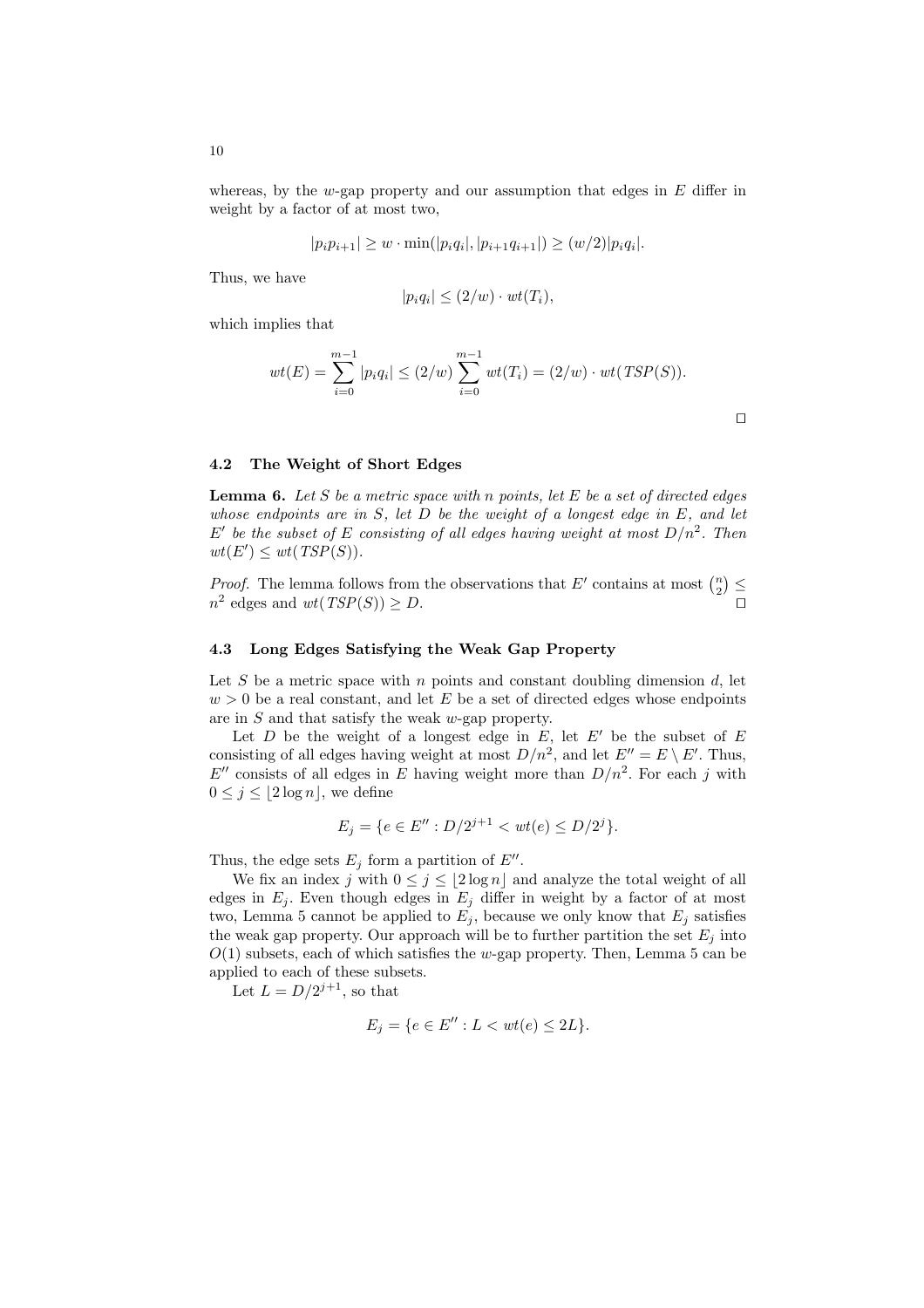We define an undirected graph H with vertex set  $E_j$ , in which any two distinct vertices  $(p, q)$  and  $(r, s)$  are connected by an edge if and only if

$$
|pr| < w \cdot \min(|pq|, |rs|).
$$

**Lemma 7.** The maximum degree of the graph  $H$  is  $O(1)$ .

*Proof.* Consider any vertex  $(p, q)$  of H. We have to prove an upper bound on the number of elements  $(r, s)$  in  $E_i$  for which  $(p, q) \neq (r, s)$  and  $|pr| < w$ .  $\min(|pq|, |rs|).$ 

Let B be the ball with center p and radius 2wL. For any edge  $(r, s)$  in  $E_i$ with  $|pr| < w \cdot \min(|pq|, |rs|)$ , we have  $|pr| \leq 2wL$  and, thus,  $r \in B$ .

By applying the definition of doubling dimension twice, the ball  $B$  can be covered by  $2^{2d}$  balls  $B_i$   $(1 \leq i \leq 2^{2d})$  of radius  $wL/2$ . For each i with  $1 \leq i \leq 2^{2d}$ , we define

$$
E_j^i = \{(r, s) \in E_j : (r, s) \neq (p, q), |pr| < w \cdot \min(|pq|, |rs|), r \in B_i\}.
$$

Then

$$
\{(r,s)\in E_j: (p,q)\neq (r,s), |pr|< w \cdot \min(|pq|,|rs|)\} = \bigcup_{i=1}^{2^{2d}} E_j^i. \tag{2}
$$

 $2d$ 

Since the degree of  $(p, q)$  in H is equal to the size of the set on the left-hand side in (2), we need an upper bound on  $\sum_{i=1}^{2^{2d}} |E_j^i|$ .

Consider a fixed value of i with  $1 \leq i \leq 2^{2d}$ . If  $(r, s)$  is an edge in  $E_j^i$ , then

 $|ps| \le |pr| + |rs| \le w \cdot \min(|pq|, |rs|) + |rs| \le 2wL + 2L = 2(1+w)L.$ 

If  $(r, s)$  and  $(r', s')$  are two distinct edges in  $E_j^i$ , then r and r' are both in  $B_i$ and thus

$$
|rr'| \le wL < w \cdot \min(|rs|, |r's'|).
$$

Therefore, by the weak  $w$ -gap property, we have

$$
|ss'| \ge w \cdot \min(|rs|, |r's'|) \ge wL.
$$

In particular,  $s \neq s'$ . Thus, if we define X to be the set of the sinks s of all edges  $(r, s)$  in  $E_j^i$ , then (i) X contains the same number of elements as  $E_j^i$ , (ii) all points of X are contained in the ball with center p and radius  $2(1+w)L$ , and (iii) the distance between any two distinct points of  $X$  is at least  $wL$ . By applying Lemma 2 with  $\alpha = w/(2(1+w))$ , it follows that

$$
|E_j^i| \le 2^{d \cdot \max(0, 2 + \log(1/\alpha))} = 2^{d \cdot \max(0, 3 + \log(1 + 1/w))}.
$$

Thus, we have shown that the degree of the vertex  $(p, q)$  in H is at most

$$
\sum_{i=1}^{2^{2d}} |E_j^i| \le 2^{d(2 + \max(0, 3 + \log(1 + 1/w)))}.
$$

Since d and w are constants, the proof is complete.  $\Box$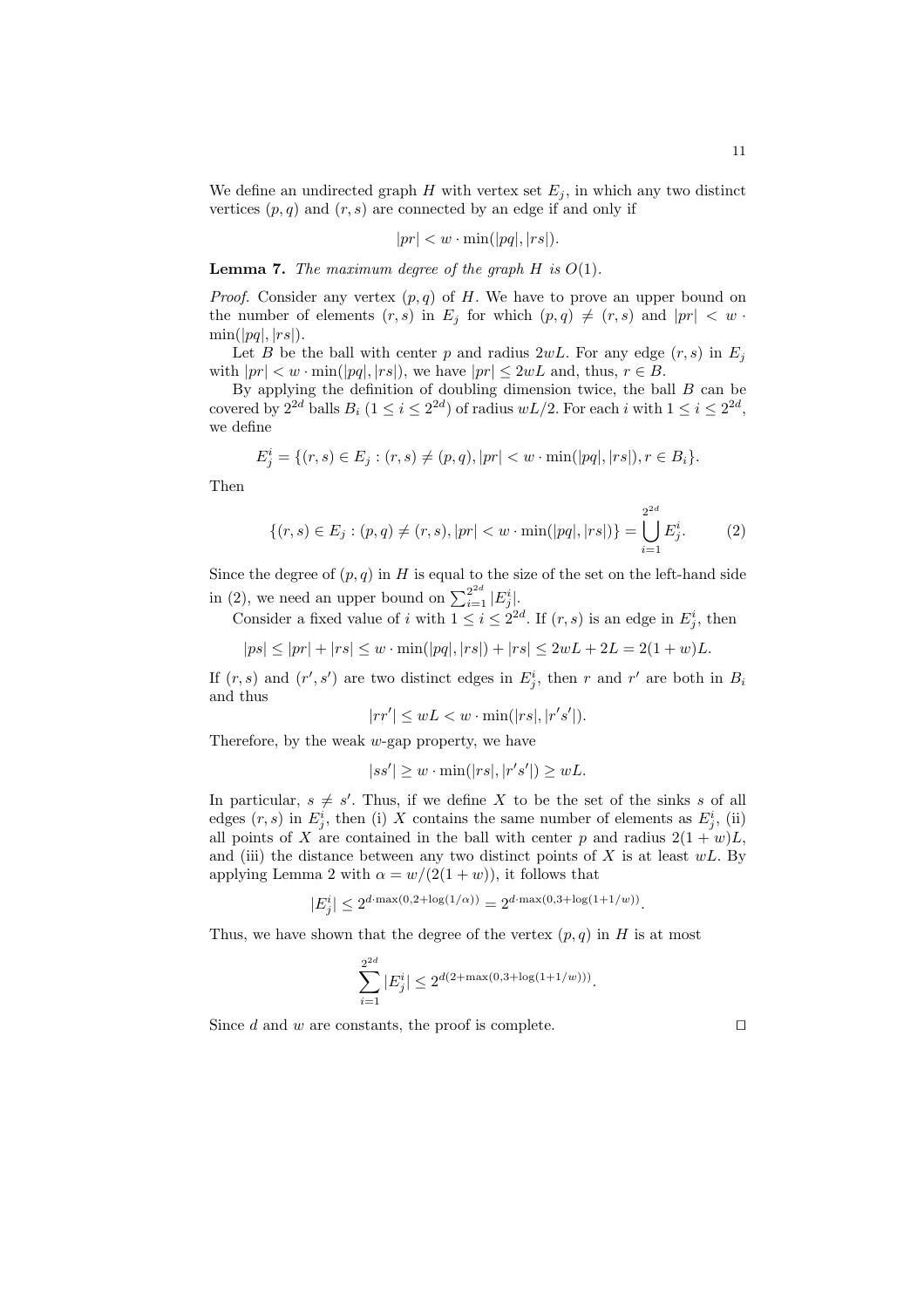Let  $m$  be the maximum degree of any vertex in  $H$ . We color the vertices of  $H$ (i.e., the elements of  $E_i$ ) using  $m+1$  colors, such that any two adjacent vertices have distinct colors. For each k with  $0 \leq k \leq m$ , let

$$
E_{jk} = \{ e \in E_j : e \text{ has color } k \}.
$$

The subsets  $E_{jk}$ ,  $0 \le k \le m$ , partition the set  $E_j$ .

**Lemma 8.** For each k with  $0 \leq k \leq m$ , the set  $E_{jk}$  satisfies the w-gap property.

*Proof.* Let  $(p, q)$  and  $(r, s)$  be two distinct edges in  $E_{jk}$ . Since these two edges have the same color, they are not connected by an edge in  $H$ . Then, the definition of H implies that  $|pr| \geq w \cdot \min(|pq|, |rs|)$ .

We are now able to complete the proof of the first claim in the Gap Theorem: We started by partitioning the edge set  $E$  into  $E'$  and  $E''$ . Lemma 6 gives an upper bound on  $wt(E')$ . Then, we partitioned E'' into  $O(\log n)$  subsets  $E_j$ , and further partitioned each  $E_j$  into  $m + 1 = O(1)$  subsets  $E_{jk}$ . By Lemmas 5 and 8, the total weight of all edges in each subset  $E_{jk}$  is  $O(wt(TSP(S))).$ 

#### 4.4 The Number of Edges

In this section, we prove the second claim in the Gap Theorem. Our proof will use the well-separated pair decomposition of Callahan and Kosaraju [4].

Let  $S$  be a metric space with  $n$  points. For any two non-empty subsets  $A$  and B of S, we define their distance  $|AB|$  as

$$
|AB| = \min\{|pq| : p \in A, q \in B\}
$$

and the diameter  $diam(A)$  of A as

$$
diam(A) = \max\{|pq| : p \in A, q \in A\}.
$$

For a real number  $c > 1$ , called the *separation ratio*, we say that A and B are well-separated, if

$$
|AB| \geq c \cdot \max(diam(A), diam(B)).
$$

Thus, if c is large, then (i) all distances between points in A and points in B are approximately equal and (ii) distances within  $A$  (or  $B$ ) are much smaller than distances between points in A and points in B.

**Definition 3.** A well-separated pair decomposition for  $S$  is a sequence

$$
\{A_1, B_1\}, \{A_2, B_2\}, \ldots, \{A_m, B_m\}
$$

of pairs of non-empty subsets of S, for some integer m, such that

- 1. for each i with  $1 \leq i \leq m$ ,  $A_i$  and  $B_i$  are well-separated, and
- 2. for any two distinct points  $p$  and  $q$  of  $S$ , there is exactly one index i such that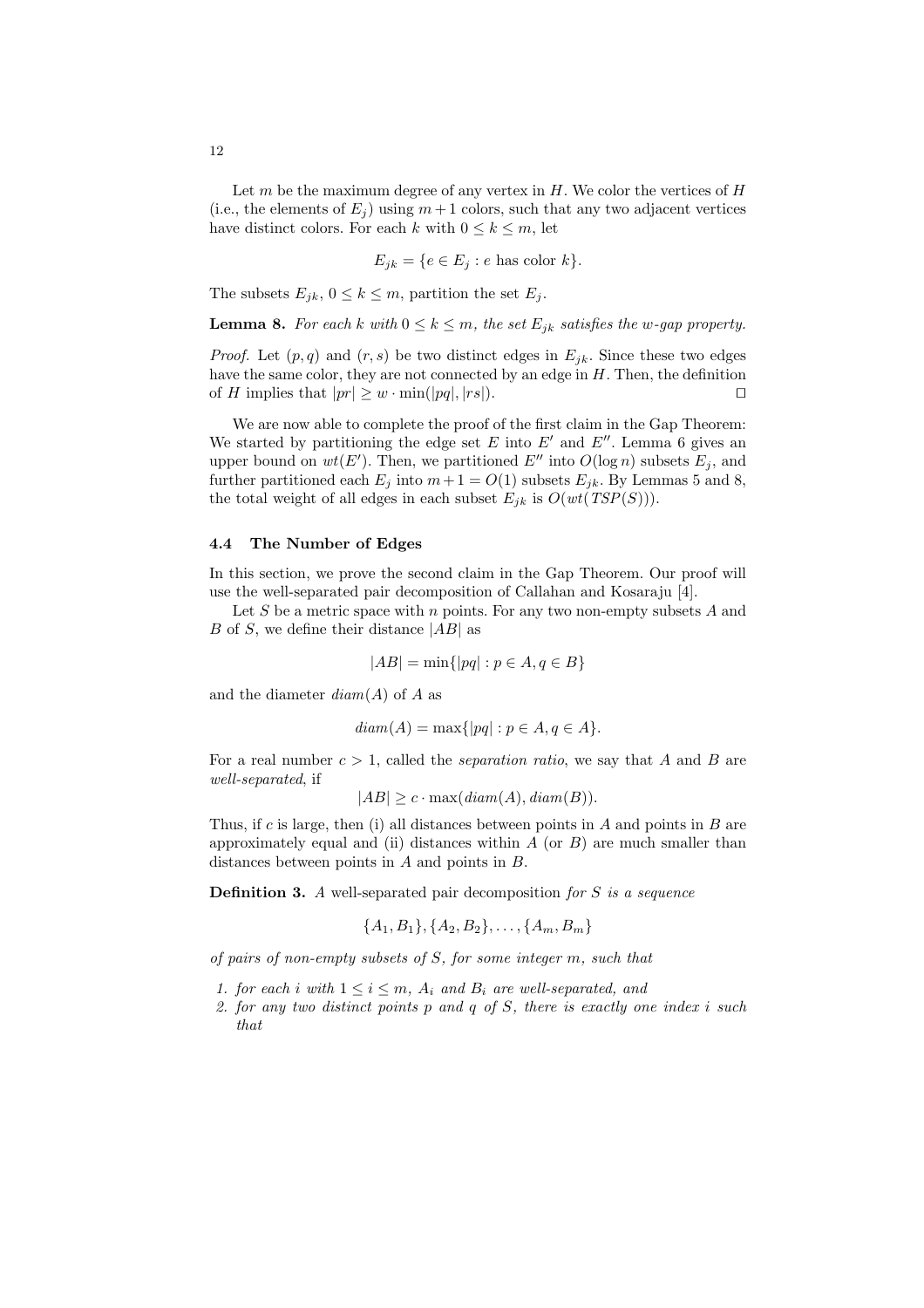(a)  $p \in A_i$  and  $q \in B_i$ , or (b)  $p \in B_i$  and  $q \in A_i$ .

The integer m is called the size of the well-separated pair decomposition.

Callahan and Kosaraju [4] showed that, in the Euclidean metric  $\mathbb{R}^d$ , a wellseparated pair decomposition of size  $m = O(n)$  exists, and can in fact be computed in  $O(n \log n)$  time. Har-Peled and Mendel [10] generalized this result to metric spaces of constant doubling dimension:

**Theorem 4.** Let S be a metric space with n points and constant doubling dimension, and let  $c > 1$  be a real constant. There exists a randomized algorithm that constructs, in  $O(n \log n)$  expected time, a well-separated pair decomposition for S, consisting of  $O(n)$  pairs.

The following lemma completes the proof of the Gap Theorem:

**Lemma 9.** Let  $S$  be a metric space with n points and constant doubling dimension, let  $w > 0$  be a real constant, and let E be a set of directed edges whose endpoints are in  $S$  and that satisfy the weak w-gap property. Then,  $E$  contains  $O(n)$  edges.

*Proof.* Choose the separation ratio c to be larger than  $1/w$ . Consider a wellseparated pair decomposition  $\{A_i, B_i\}, 1 \leq i \leq m$ , where  $m = O(n)$ .

We will prove below that for each i with  $1 \leq i \leq m$ , the set E contains (i) at most one edge  $(p, q)$  with  $p \in A_i$  and  $q \in B_i$ , and (ii) at most one edge  $(p, q)$ with  $p \in B_i$  and  $q \in A_i$ . Therefore, E contains at most  $2m = O(n)$  edges.

Assume that (i) is not true. Then, E contains two distinct edges  $(p, q)$  and  $(r, s)$  with  $p, r \in A_i$  and  $q, s \in B_i$ . We may assume without loss of generality that  $|pq| \leq |rs|$ . Since  $A_i$  and  $B_i$  are well-separated, we have

$$
|pr| \leq diam(A_i) \leq \frac{1}{c} \cdot |A_i B_i| \leq \frac{1}{c} \cdot |pq| < w|pq|
$$

and, by a symmetric argument,

$$
|qs| < w|pq|.
$$

This contradicts the fact that  $(p, q)$  and  $(r, s)$  satisfy the weak w-gap property.

 $\Box$ 

#### 5 Final Remarks

#### 5.1 Open Problems

We have introduced the weak gap property as an alternative to the gap property of Chandra et al. [5]. We have shown that, in any metric space whose doubling dimension is constant, any set of edges satisfying the weak gap property has  $O(n)$  elements and total weight  $O(\log n) \cdot wt(TSP(S))$  or, equivalently,  $O(\log n) \cdot$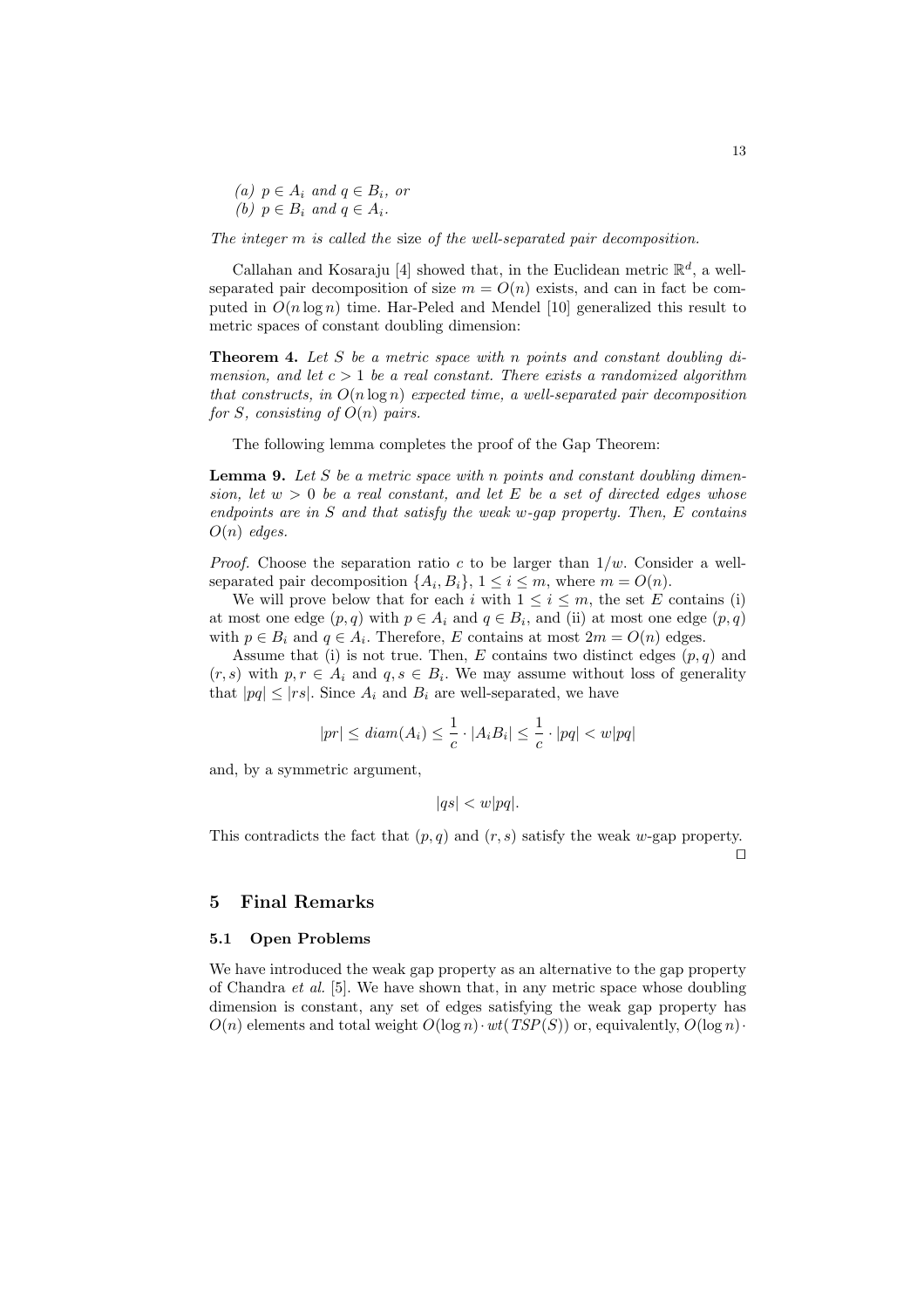$wt(MST(S))$ . The example in Narasimhan and Smid [13, Section 6.2] shows that this upper bound is tight, even in the one-dimensional Euclidean metric.

We have shown that both 2-optimal tours and greedy spanners satisfy the weak gap property. Thus, in case the doubling dimension is constant, their total weight is within a factor of  $O(\log n)$  of the minimum possible weight. These results lead to the following open problems:

Problem 1. Chandra et al. [6] showed that, in the Euclidean plane  $\mathbb{R}^2$ , there exists a 2-optimal tour whose length is  $\Omega(\log n / \log \log n) \cdot wt(TSP(S)).$ 

- Is it true that, in the Euclidean metric in  $\mathbb{R}^d$ , the weight of any 2-optimal tour is  $O(\log n / \log \log n) \cdot wt(TSP(S))$ ?
- $-$  Does there exist a metric space S of constant doubling dimension, such that S contains a 2-optimal tour whose length is  $\Omega(\log n) \cdot wt(TSP(S))$ ?

Problem 2. Das et al. [7,8] showed that, in the Euclidean metric in  $\mathbb{R}^d$ , the weight of the greedy spanner is  $O(wt(MST(S)))$ ; see Chapter 14 in [13] for a complete proof.

– Is it true that, in any metric space whose doubling dimension is constant, the weight of the greedy spanner is  $O(wt(MST(S)))$ ?

It follows from the proofs of Lemmas 3 and 4 that the (directed) edges of any 2-optimal tour and the greedy spanner satisfy the following slightly stronger property: For any two distinct edges  $(p, q)$  and  $(r, s)$ ,

$$
|pr| \geq w \cdot \min(|pq|, |rs|)
$$

or

$$
|qs| \geq w \cdot \max(|pq|, |rs|).
$$

It is not clear, however, whether this is of any help to solve Problems 1 and 2.

Problem 3. As we have seen in this paper, edge sets in metric spaces of bounded doubling dimension can be analyzed using a packing argument.

– Find other classes of metric spaces, in which non-trivial upper bounds on the weight of 2-optimal tours, greedy spanners, or other interesting graphs, can be obtained.

#### 5.2 Further Reading

A detailed analysis of tours produced by the 2-opt heuristic, both for general metric spaces and Euclidean spaces, can be found in Chandra et al. [6].

Althöfer *et al.* [1] contains an analysis of the greedy spanner for general metric spaces. Recently, Bose *et al.* [3] have shown that, in case the doubling dimension is constant, the greedy spanner can be computed in  $O(n^2 \log n)$  time. Observe that, since the greedy spanner contains the all-nearest-neighbors graph, the results in Section 2.1 imply that the greedy spanner cannot be computed in

14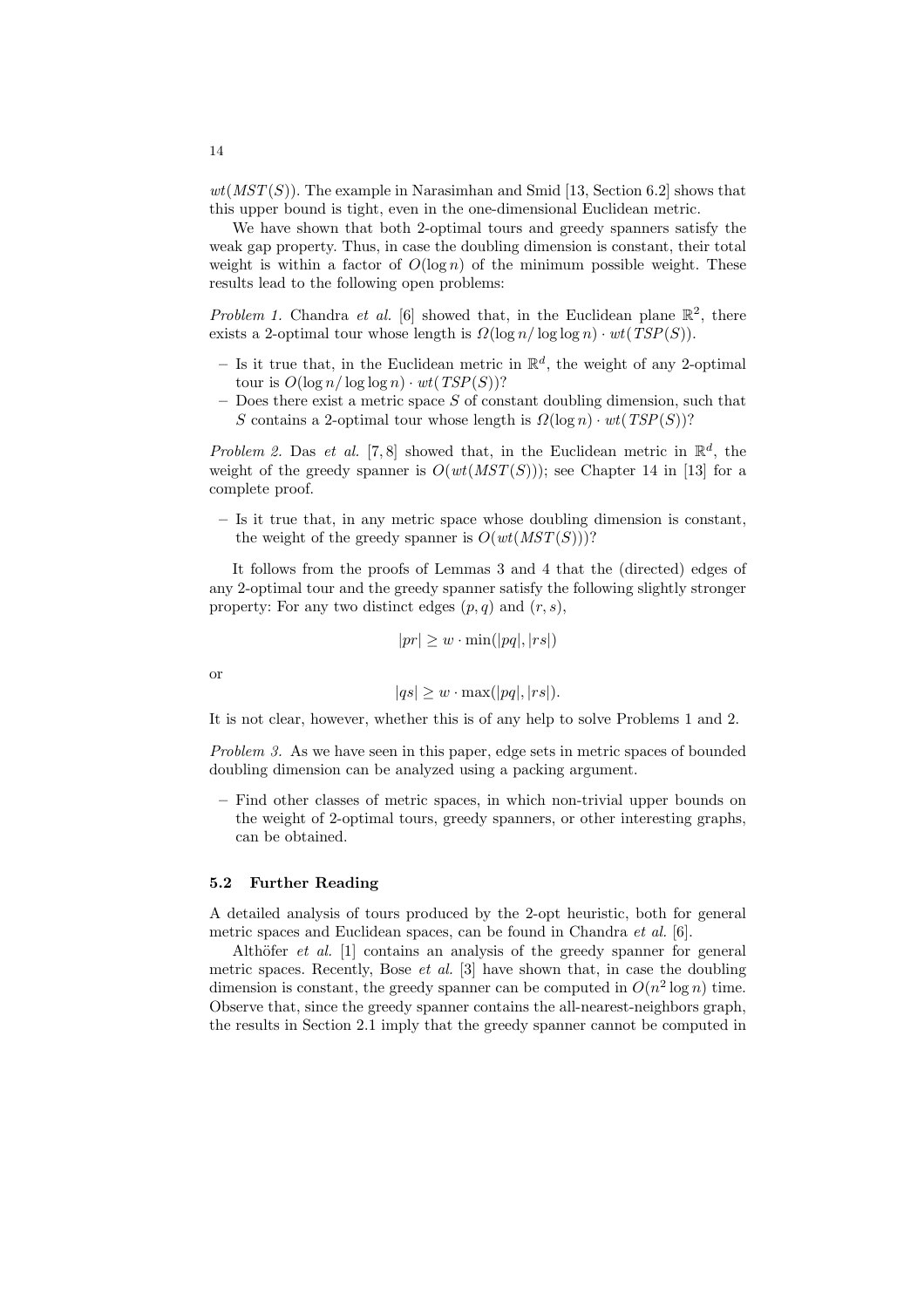subquadratic time. We remark, however, that, in the Euclidean metric in  $\mathbb{R}^d$ , an approximation of the greedy spanner can be computed in  $O(n \log n)$  time; see Gudmundsson et al. [9]. A detailed description of their algorithm, as well as many other algorithms for constructing spanners, can be found in Narasimhan and Smid [13].

Acknowledgements: The author thanks Hubert Chan, Anupam Gupta, and Giri Narasimhan for helpful discussions during the workshop Geometric Networks and Metric Space Embeddings, which was held in Dagstuhl (Germany) in November 2006.

# References

- 1. I. Althöfer, G. Das, D. P. Dobkin, D. Joseph, and J. Soares. On sparse spanners of weighted graphs. Discrete & Computational Geometry, 9:81–100, 1993.
- 2. P. Assouad. Plongements lipschitziens dans  $\mathbb{R}^N$ . Bulletin de la Société Mathématique de France, 111:429-448, 1983.
- 3. P. Bose, P. Carmi, M. Farshi, A. Maheshwari, and M. Smid. Computing the greedy spanner in near-quadratic time. To appear in Algorithmica.
- 4. P. B. Callahan and S. R. Kosaraju. A decomposition of multidimensional point sets with applications to k-nearest-neighbors and n-body potential fields. Journal of the ACM, 42:67–90, 1995.
- 5. B. Chandra, G. Das, G. Narasimhan, and J. Soares. New sparseness results on graph spanners. International Journal of Computational Geometry  $\mathcal B$  Applications, 5:125–144, 1995.
- 6. B. Chandra, H. Karloff, and C. Tovey. New results on the old k-opt algorithm for the traveling salesman problem. SIAM Journal on Computing, 28:1998–2029, 1999.
- 7. G. Das, P. Heffernan, and G. Narasimhan. Optimally sparse spanners in 3 dimensional Euclidean space. In Proceedings of the 9th ACM Symposium on Computational Geometry, pages 53–62, 1993.
- 8. G. Das, G. Narasimhan, and J. Salowe. A new way to weigh malnourished Euclidean graphs. In Proceedings of the 6th ACM-SIAM Symposium on Discrete Algorithms, pages 215–222, 1995.
- 9. J. Gudmundsson, C. Levcopoulos, and G. Narasimhan. Fast greedy algorithms for constructing sparse geometric spanners. SIAM Journal on Computing, 31:1479– 1500, 2002.
- 10. S. Har-Peled and M. Mendel. Fast construction of nets in low-dimensional metrics and their applications. SIAM Journal on Computing, 35:1148–1184, 2006.
- 11. J. Heinonen. Lectures on Analysis on Metric Spaces. Springer-Verlag, Berlin, 2001.
- 12. S. Lin. Computer solutions of the traveling salesman problem. Bell Systems Technical Journal, 44:2245–2269, 1965.
- 13. G. Narasimhan and M. Smid. Geometric Spanner Networks. Cambridge University Press, Cambridge, 2007.
- 14. F. P. Preparata and M. I. Shamos. Computational Geometry: An Introduction. Springer-Verlag, Berlin, 1988.
- 15. J. Soares. Approximating Euclidean distances by small degree graphs. Discrete  $\mathcal C$ Computational Geometry, 11:213–233, 1994.